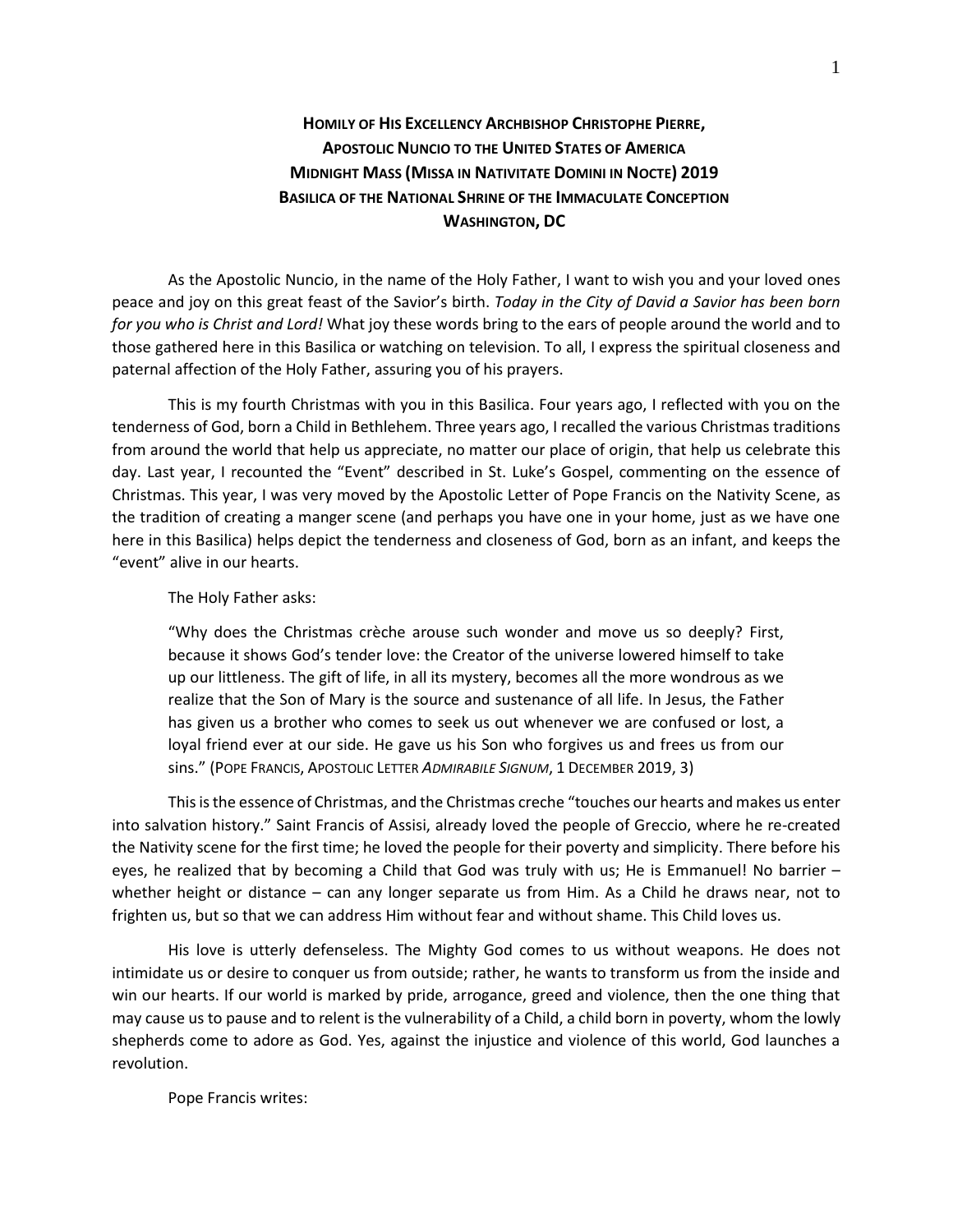"By being born in a manger, God himself launches the only true revolution that can give hope and dignity to the disinherited and the outcast: the revolution of love, the revolution of tenderness." (Ibid., 6)

It was not the fierceness of God that appeared; rather, it was His kindness and gentleness. St. Paul describes it in his letter to Titus, writing "*when the kindness and generous love of God our savior appeared, not because of any righteous deeds we had done but because of his mercy, he saved us through the bath of rebirth and renewal by the Holy Spirit, whom he richly poured out on us through Jesus Christ our savior, so that we might be justified by his grace and become heirs in hope of eternal life*."

We are not the only ones renewed. This child born in a manger is the One who restores unity to creation. The presence of the ox and the ass in manger scenes is not insignificant, for Isaiah (1:3) had foretold that "*The ox knows its owner and the ass its master's crib; but Israel does not know, my people does not understand*."

The Fathers of the Church interpreted the ox and the ass to be the Jews and the Gentiles. It is the child who opens their eyes to the revelation of God's love in the flesh, so that now they recognize and know their Master and are united in adoration. In his World Day of Peace Message, Pope Francis speaks of ecological conversion, but more than political activity, it concerns recognizing our relationships – to God, to one another, and to all of creation and recognizing that the Redeemer came to restore unity and peace to all of creation.

Although the ox and the ass recognize their owner and Master, the people do not understand. How often our obsession with power, human respect, influence, possessions and presets obscures our vision of God! Do we recognize who this child is? Are we awestruck at the wonder of the Child? It was not to the powerful and mighty, nor to the wealthy, that the Revelation of God's love first came, but to the lowly of the earth: the animals, simple shepherds, and to Mary and Joseph.

Again, commenting on the moment the Infant Jesus is placed in the crib, the Holy Father writes:

"God appears as a child, for us to take into our arms. Beneath weakness and frailty, he conceals his power that creates and transforms all things. It seems impossible, yet it is true: in Jesus, God was a child, and in this way, he wished to reveal the greatness of his love: by smiling and opening his arms to all." (POPE FRANCIS, *ADMIRABILE SIGNUM*, 8)

Yes, God became a tiny child to help us recognize the greatness of His love! He wants us to know His closeness. Writing to young people earlier this year, Pope Francis reminded them and us of three great truths: **God loves you; Christ is your Savior; and He is alive!**

*God loves you***.** He loves you, even if you sin or disappoint Him or others. Pope Francis asks us to "Trust the memory of God." His memory is a heart filled with tender compassion, one that finds joy in deleting every trace of evil." (cf. *CV*, 115) In the Gospels of Christmas, the image of God is not one of Wrath but of the tenderness of a Child.

*Christ is your Savior***.** Jesus comes to save humanity. We live in a throwaway culture in which even people are discarded and excluded. The Pope invites us to reflect on, "How valuable you must be, if you were redeemed by the precious blood of Christ! … You are priceless!" (*CV*, 122) He, who was born in Bethlehem, reconciles and saves at Calvary.